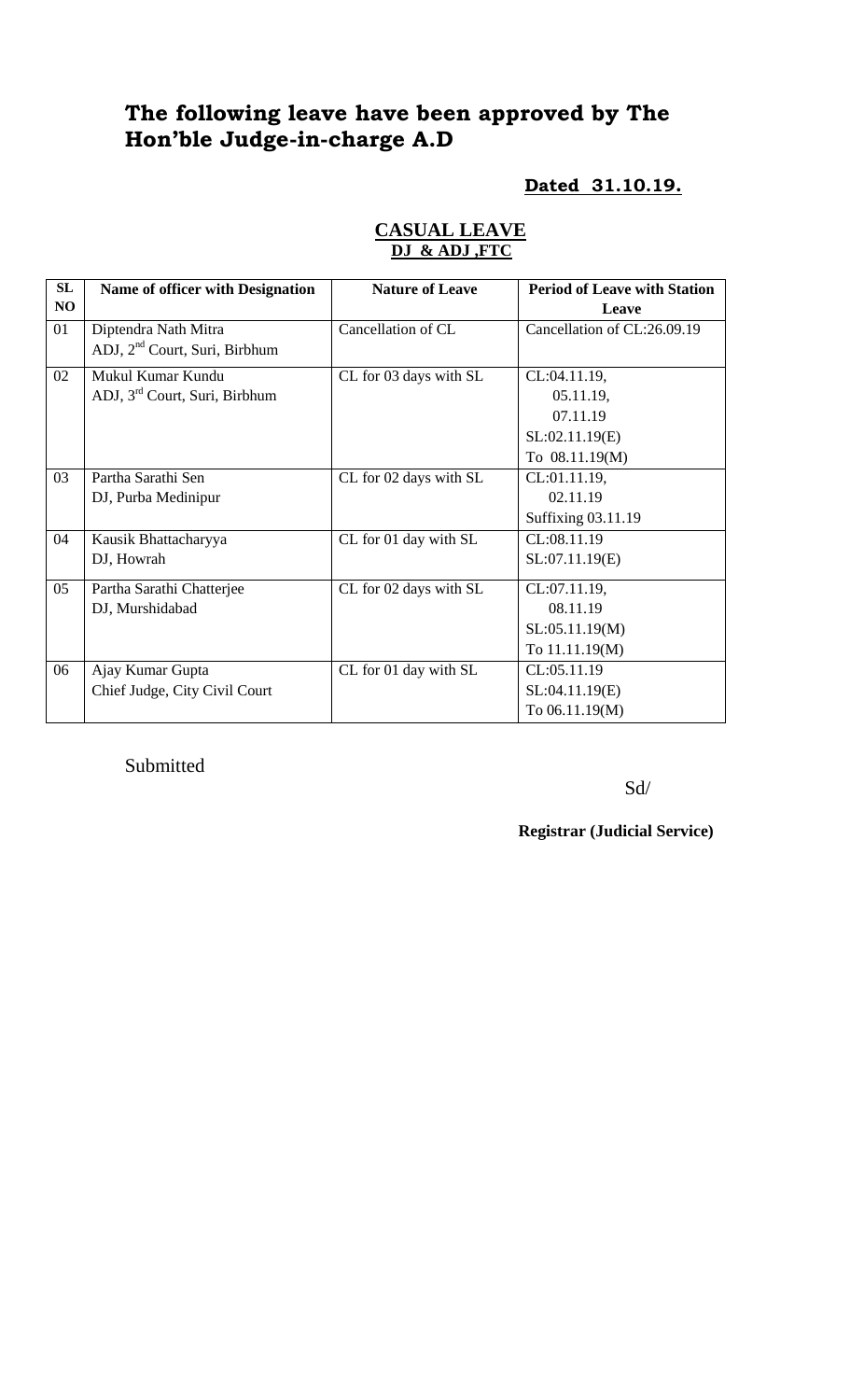# **The following leave have been approved by The Hon'ble Judge-in-charge A.D**

### **Dated 31.10.19**

| SL | Name of officer with         | <b>Nature of Leave</b> | <b>Period of Leave with Station</b> |
|----|------------------------------|------------------------|-------------------------------------|
| NO | <b>Designation</b>           |                        | Leave                               |
| 01 | Suparna Ray                  | CL for 02 days with SL | CL:25.09.19,                        |
|    | ADJ, $2nd$ Court, Balurghat, |                        | 26.09.19                            |
|    | Dakshin Dinajpur             |                        | SL:24.09.19(E)                      |
|    |                              |                        | To 27.09.19(M)                      |
|    |                              | CL for 01 day          | CL:27.09.19                         |
|    |                              |                        |                                     |
| 02 | Sukhendu Das                 | CL for 01 day          | CL:20.09.19                         |
|    | DJ, Dakshin Dinajpur         |                        |                                     |
| 03 | Abhijit De                   | CL for 01 day          | CL:26.09.19                         |
|    | ADJ, FTC-II, Barrackpore,    |                        |                                     |
|    | 24pgs(N)                     |                        |                                     |
| 04 | Manjusri Mondal              | CL for 01 day          | CL:07.09.19                         |
|    | ADJ, Amta, Howrah            |                        |                                     |
| 05 | Partha Sarathi Mukhopadhyay  | CL for 01 day with SL  | CL:30.10.19                         |
|    | DJ, Kalimpong                |                        | SL:25.10.19(E)                      |
|    |                              |                        | To 31.10.19(M)                      |
| 06 | Sk. Mohammad Reza            | CL for 02 days         | CL:19.09.19,                        |
|    | ADJ, Gangarampur at          |                        | 20.09.19                            |
|    | Buniadpur, Dakshin Dinajpur  |                        |                                     |

### **CASUAL LEAVE DJ & ADJ ,FTC**

Submitted

Sd/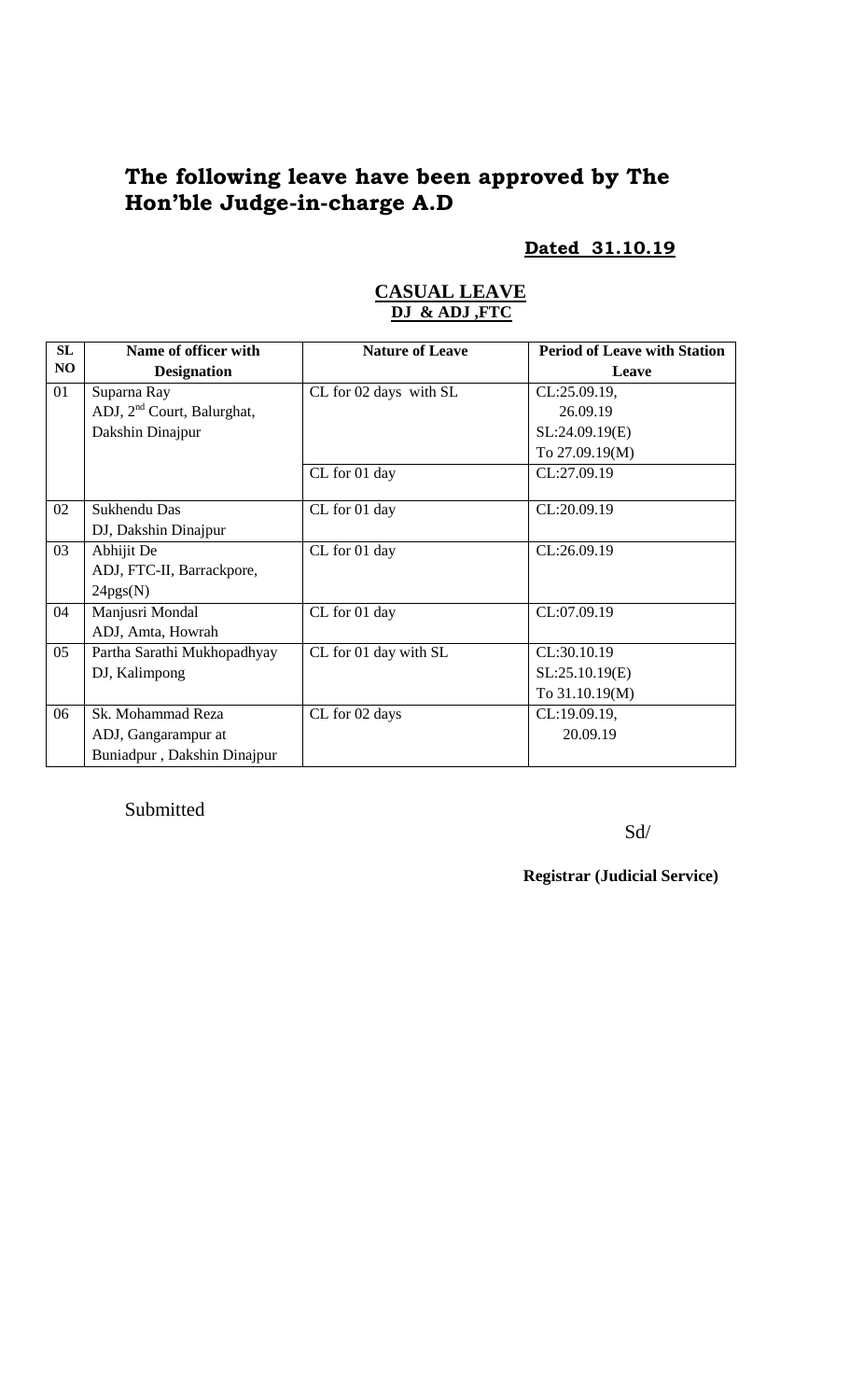#### **The following leave have been approved by the Hon'ble Judge-in-Charge A.D.**

### **Date-31.10.19**

| SL | Name of officer                                                                     | <b>Nature of Leave</b>        | <b>Period of Leave with</b>      |
|----|-------------------------------------------------------------------------------------|-------------------------------|----------------------------------|
| NO | with Designation                                                                    |                               | <b>Station Leave</b>             |
| 01 | Sri Ashutosh<br><b>Sarkar</b><br>Judge, Family<br>Court, A&N<br>Islands, Port Blair | Commuted Leave for<br>08 days | From 20.09.2019 to<br>27.09.2019 |

### **DJ / ADJ**

#### **ADJ, FTC / CJ(SD)**

| <b>SL</b><br>N <sub>O</sub> | <b>Name of officer</b><br>with Designation                              | <b>Nature of Leave</b>      | <b>Period of Leave with</b><br><b>Station Leave</b> |
|-----------------------------|-------------------------------------------------------------------------|-----------------------------|-----------------------------------------------------|
| 02                          | Smt. Hemantika<br><b>Sundas</b><br>CJ(SD), Sadar,<br><b>Cooch Behar</b> | Earned Leave for 07<br>days | From 07.09.2019 to<br>13.09.2019                    |
| 03                          | <b>Sri Gour Sundar</b><br><b>Banerjee</b><br>ADJ, FTC-II,<br>Howrah     | Earned Leave for 10<br>days | From 16.09.2019 to<br>25.09.2019                    |

# **ACJM**

| SL | <b>Name of officer</b>                                    | <b>Nature of Leave</b>               | <b>Period of Leave with</b>      |
|----|-----------------------------------------------------------|--------------------------------------|----------------------------------|
| NO | with Designation                                          |                                      | <b>Station Leave</b>             |
| 04 | Sri Durga Sankar<br>Rana<br>ACJM, Siliguri,<br>Darjeeling | <b>Commuted Leave for</b><br>65 days | From 15.07.2019 to<br>17.09.2019 |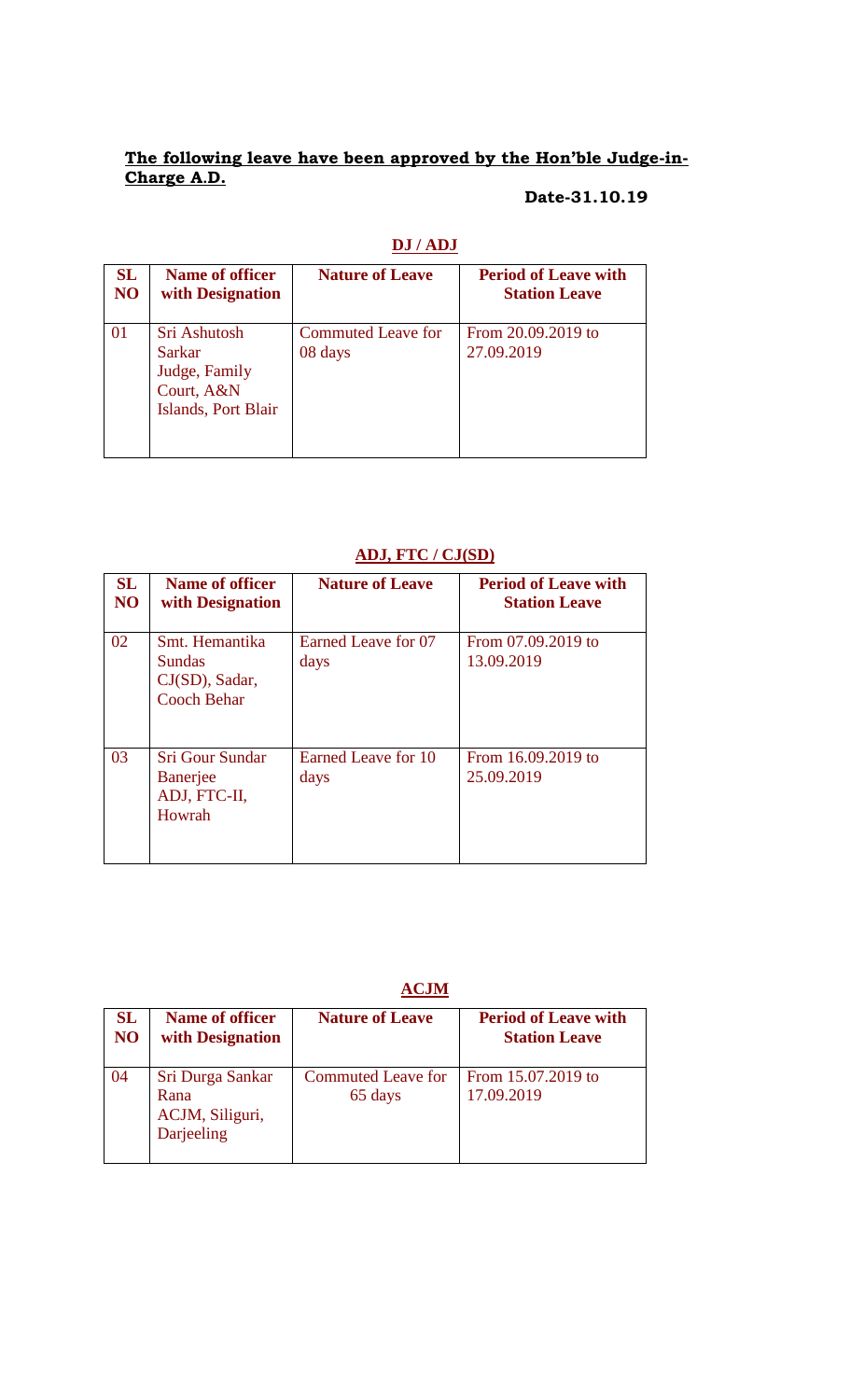# **JM**

| SL<br>N <sub>O</sub> | <b>Name of officer</b><br>with Designation                                       | <b>Nature of Leave</b>                          | <b>Period of Leave with</b><br><b>Station Leave</b> |
|----------------------|----------------------------------------------------------------------------------|-------------------------------------------------|-----------------------------------------------------|
| 05                   | Sri Arvind Gaurisaria<br>JM, $2nd$ Court,<br>Raghunathpur, Purulia               | <b>Earned Leave for 04</b><br>days              | From 23.09.2019 to<br>26.09.2019                    |
| 06                   | Smt. Krishnakoli<br>Mukherjee<br>JM, $4th$ Court,<br>Howrah                      | <b>Commuted Leave</b><br>for 03 days            | From 30.08.2019 to<br>01.09.2019                    |
| 07                   | Sri Sangram Saha, alias<br>Goutam Saha<br>MM, 6 <sup>th</sup> Court,<br>Calcutta | Paternity cum Child<br>Care Leave for 01<br>day | On 30.09.2019                                       |
| 08                   | Smt. Bidushi<br>Tshering Lepcha,<br>JM, 1st Court,<br>Raghunathpur,<br>Purulia   | Extension of Child<br>Care Leave for 07<br>days | From 15.09.2019 to<br>21.09.2019                    |

# Submitted Sd/